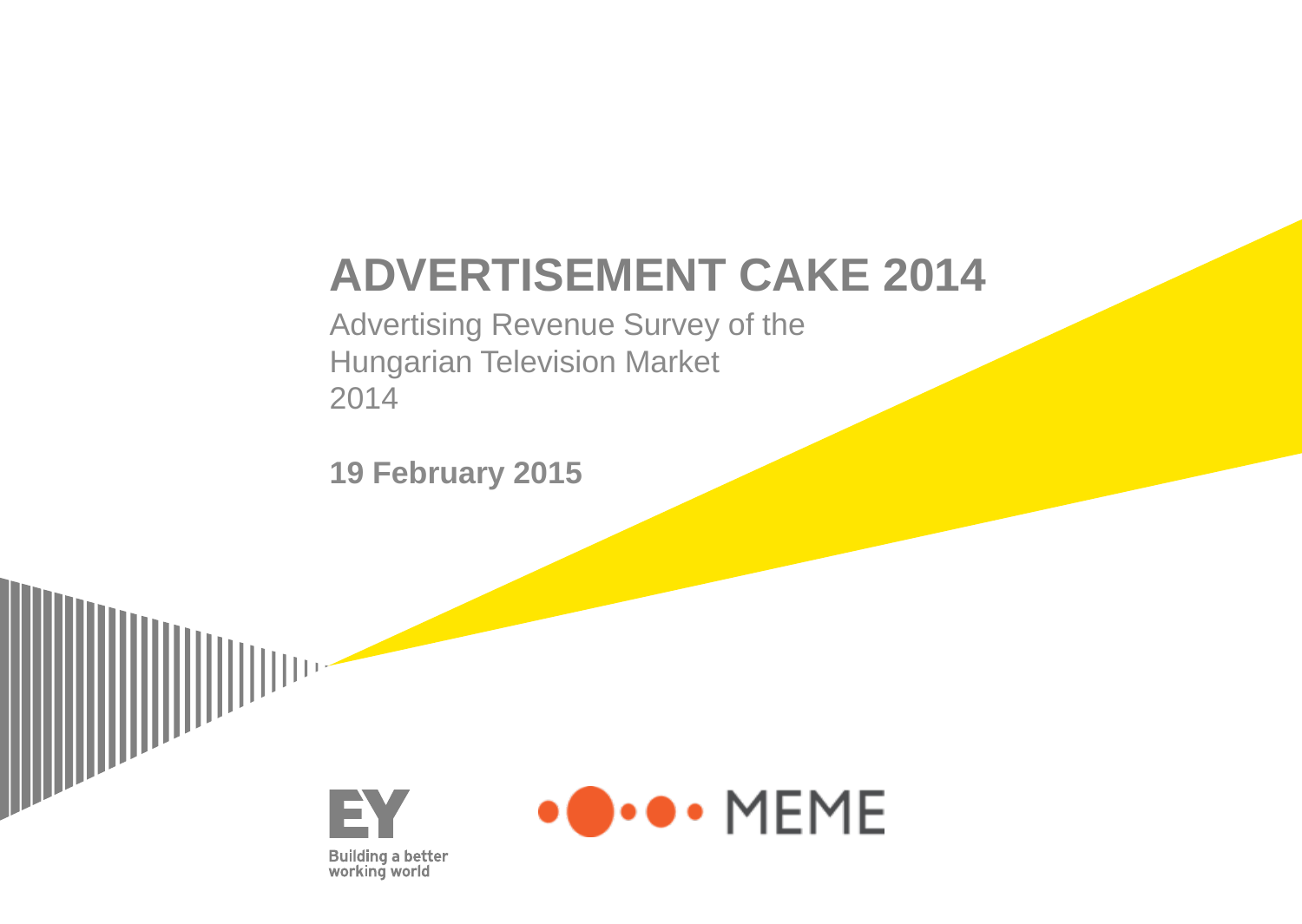### **ADVERTISEMENT CAKE 2014**

- Methodology follows the practice of recent years.
- $\blacktriangleright$  The data used to determine the size of the advertising market was provided directly by television companies and sales houses – most of them members of the Association of the Hungarian Electronic Broadcasters (hereinafter referred to as MEME).
- ► 51 television channels provided data.
- Data collection and analysis was performed by EY.
- ► All collected data have been destroyed after the analysis.

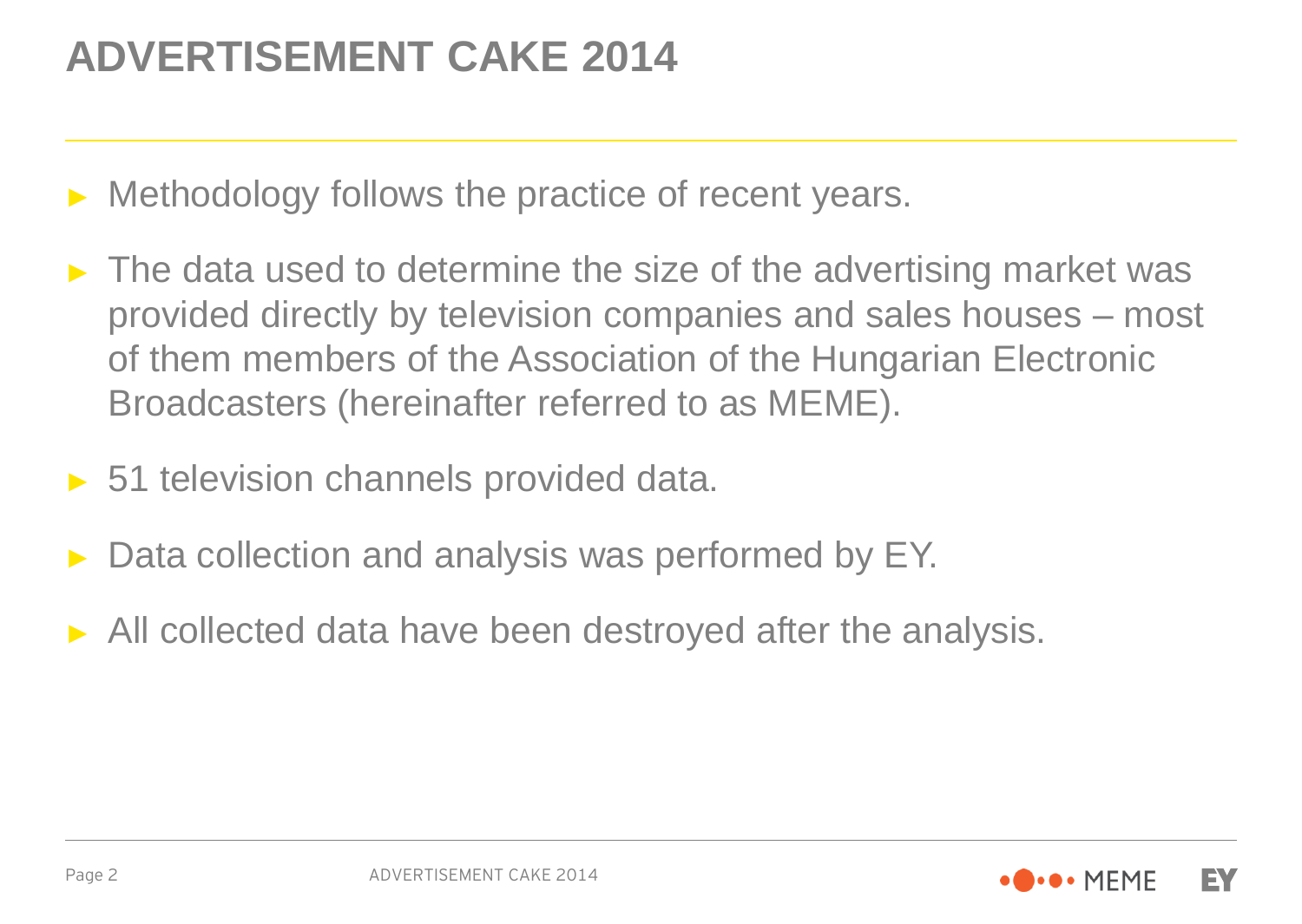### List of data providers: 51 channels

- ► ATV
- ► AXN
- ► Cartoon Network
- ► CBS Reality
- ► Comedy Central
- ► Cool
- ► Discovery Channel
- ► Disney Channel
- ► Duna TV
- ► Duna World
- $\blacktriangleright$  FFM3
- ► Film Café
- ► Film Mánia
- $\blacktriangleright$  Film+
- $\blacktriangleright$  Film+2
- ► Fishing and Hunting\*\*
- $\blacktriangleright$  FOX
- ► LifeNetwork
- $\blacktriangleright$  M1
- $\blacktriangleright$  M2
- $ightharpoonup$  M3
- ► Minimax
- ► MTV
- ► Musicmix\*
- ► Music Channel
- ► Muzsika
- ► Nat Geo Wild
- ► National Geographic
- ► Nickelodeon
- ► OzoneNetwork
- ► Paramount
- ► PRO4
- $\blacktriangleright$  PV TV\*\*
- $\blacktriangleright$  RTL II
- ► RTL Klub
- ► RTL + / Prizma
- ► Sláger TV
- ► Sorozat+
- ► Spektrum
- ► Spektrum Home
- ► Sport 1
- ► Sport 2
- ► Story 4
- ► Story 5
- ► SUPERTV2
- ► TV Paprika
- $\blacktriangleright$  Tv2
- ► Universal Channel
- ► Viasat 3
- Viasat 6
- $\blacktriangleright$  Viva

\* No advertising sales from June 2014

\*\* PVTV + F&H are together from 15th May 2014

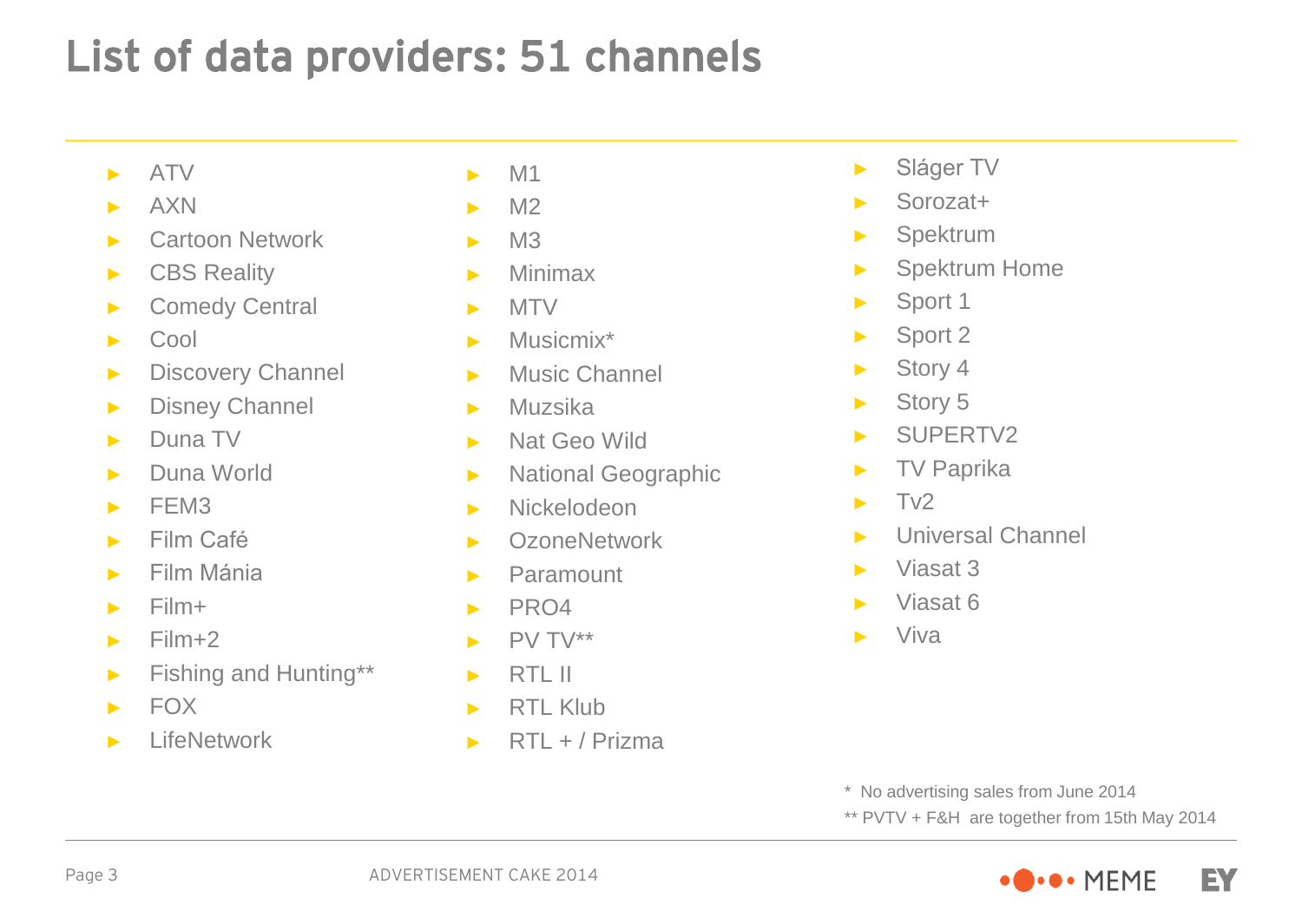### **Net-net revenue was used for our analysis**

- ► Net-net revenue, i.e. revenue after deducting discounts and agency commissions, was used.
- ► No barter revenue was included.
- ► No other revenue data were included (e.g. premium rate calls or text message charges, revenues from events or merchandise).
- ► Sponsorship contained revenue from product placement but in the case of sponsored programs it did not contain production costs.
- ► All data are presented in million HUF.

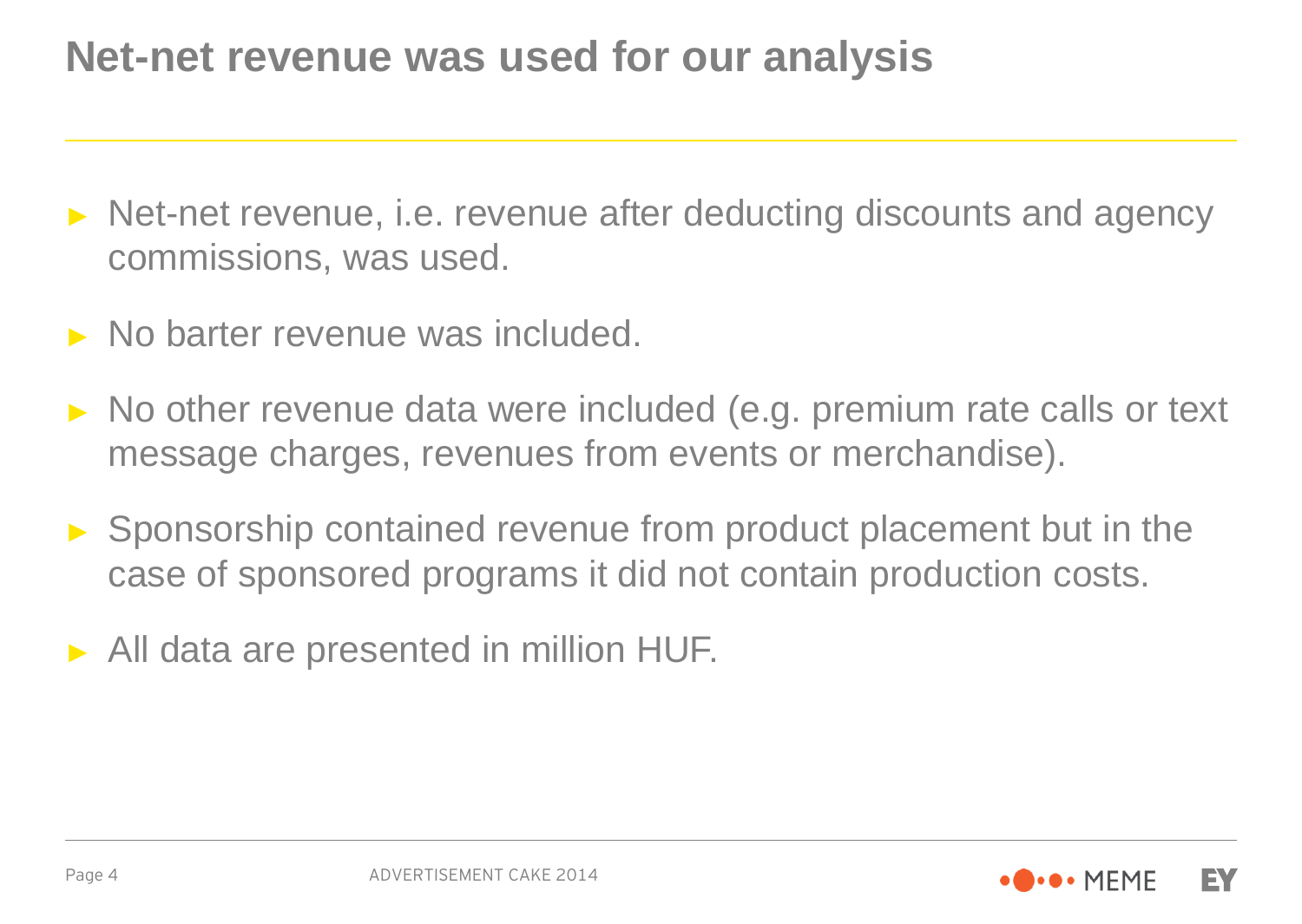### **A 50 billion adcake in year 2014**

► Based on the calculation of EY, the total revenue of the television advertising market in 2014 is:

## **50 024 MILLION HUF**

► The market share of the participating television companies based on television viewership data is approximately 99%.\*

\* Within the 18–49 age range, 2-26 hours range (data provided by MEME)

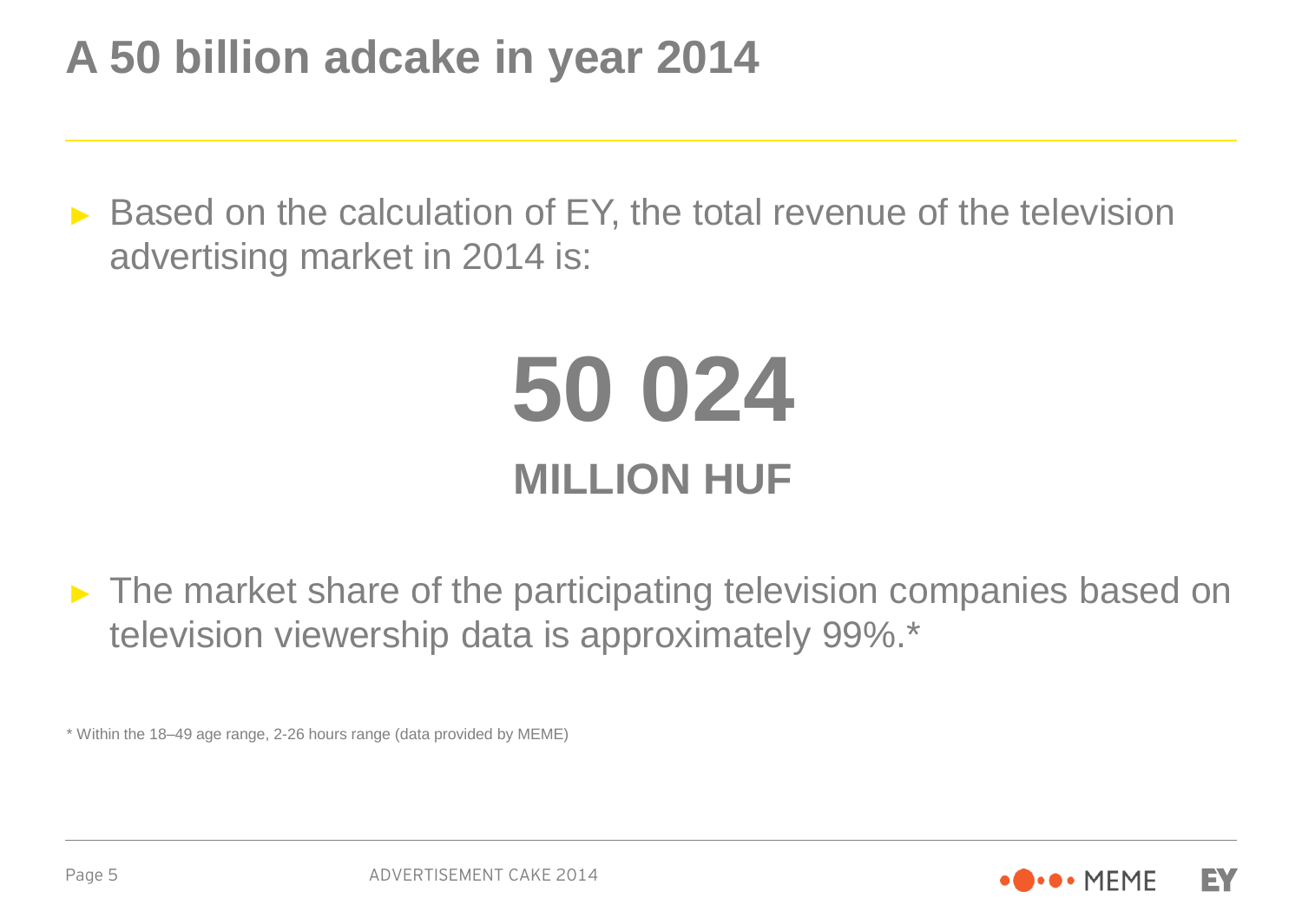### **Advertisement cake 2014 (in million HUF)**

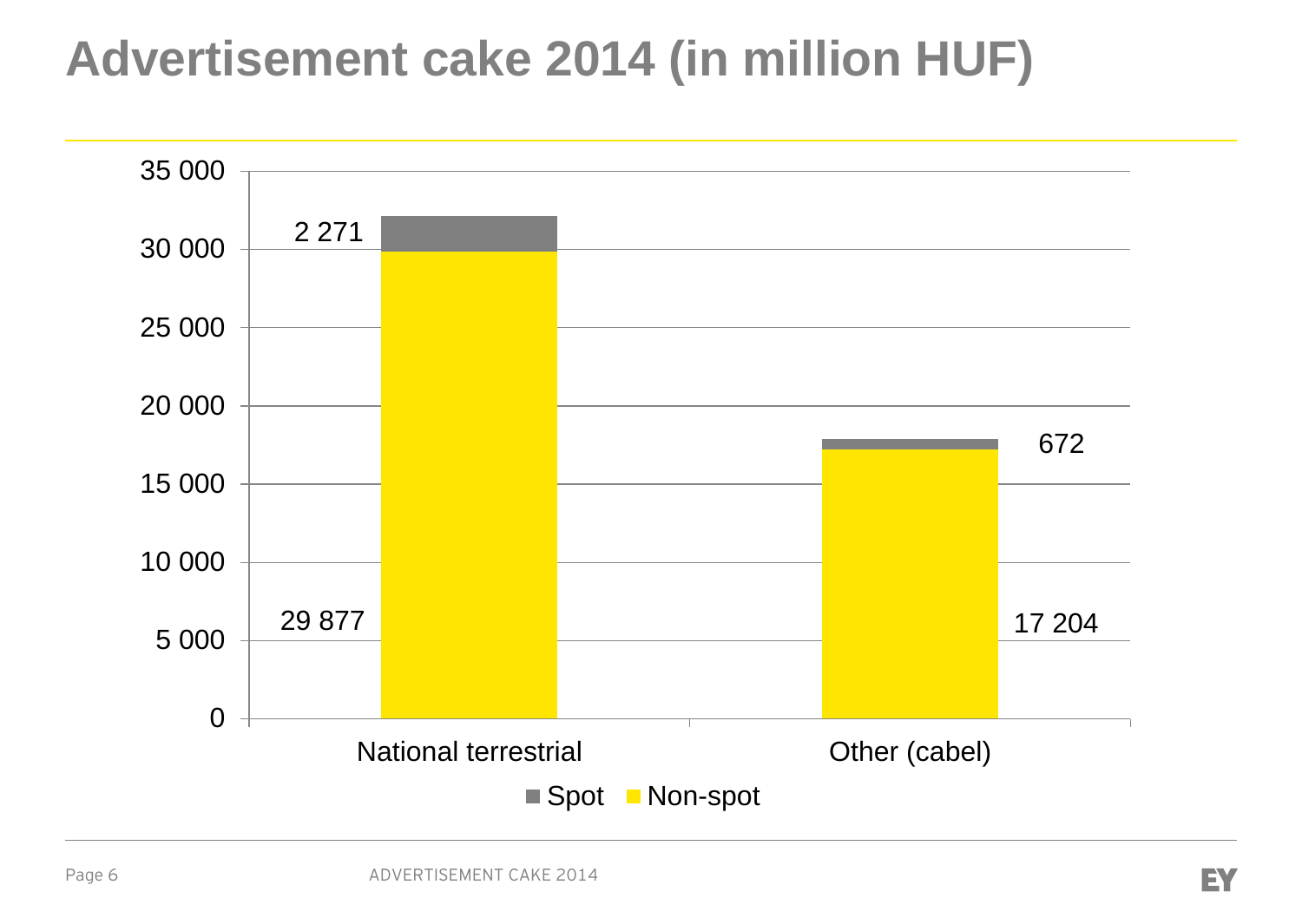### **Adcake 2014 (in million HUF and percentage)**

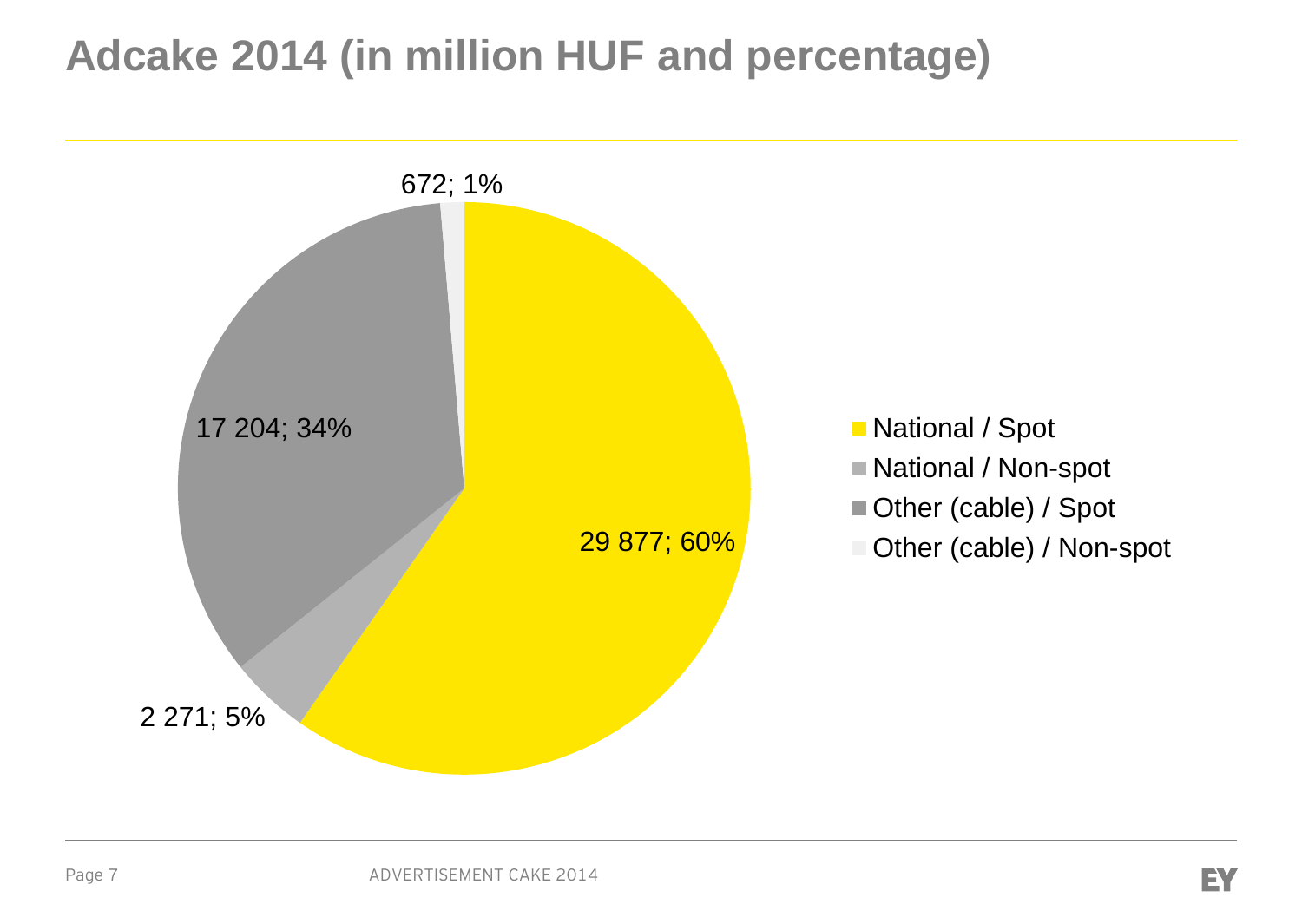### **Television advertising revenue increased by 10%**

#### **Advertising revenue of the last years (million HUF)**



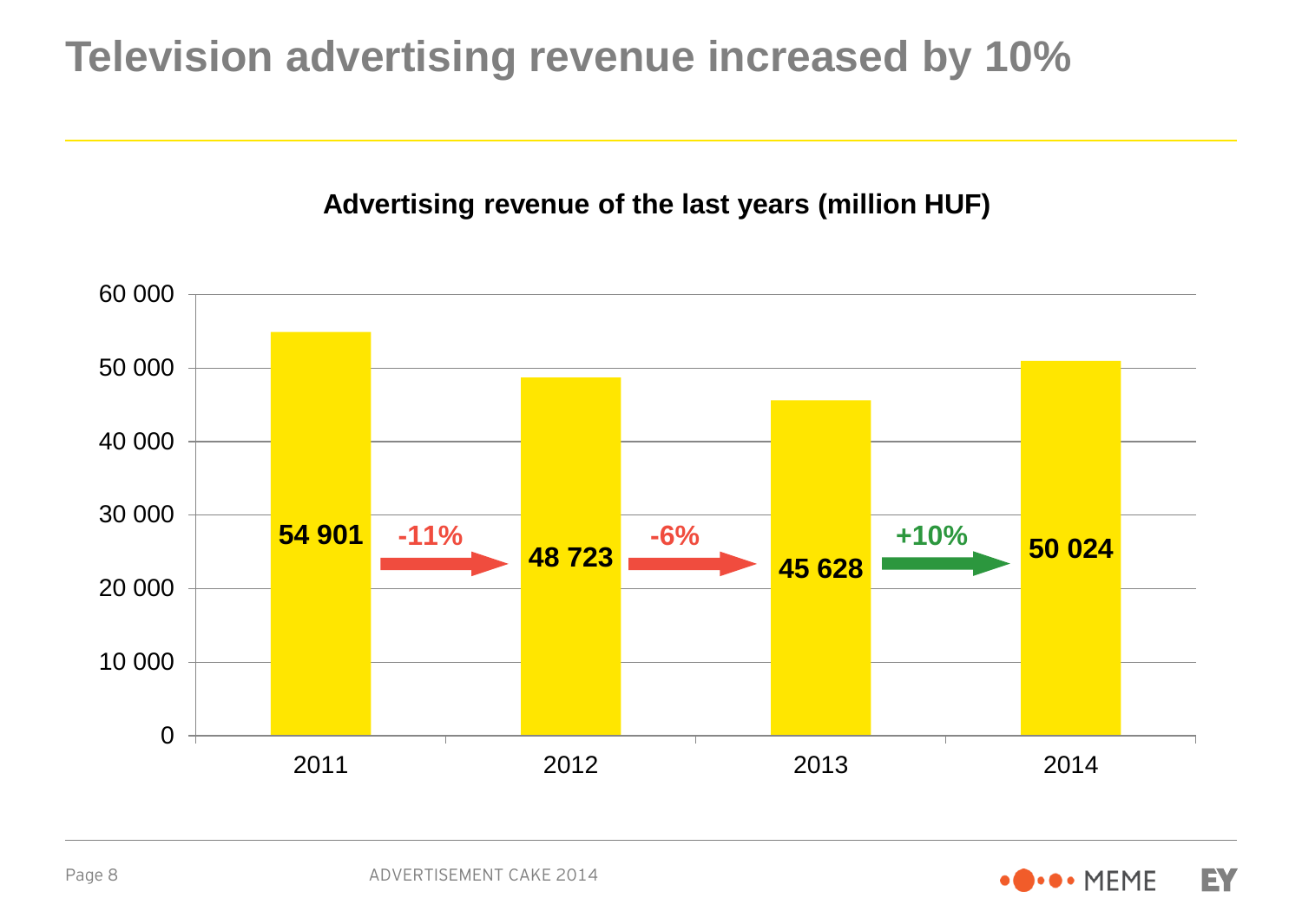### **28% growth at the non-terrestrial channels**



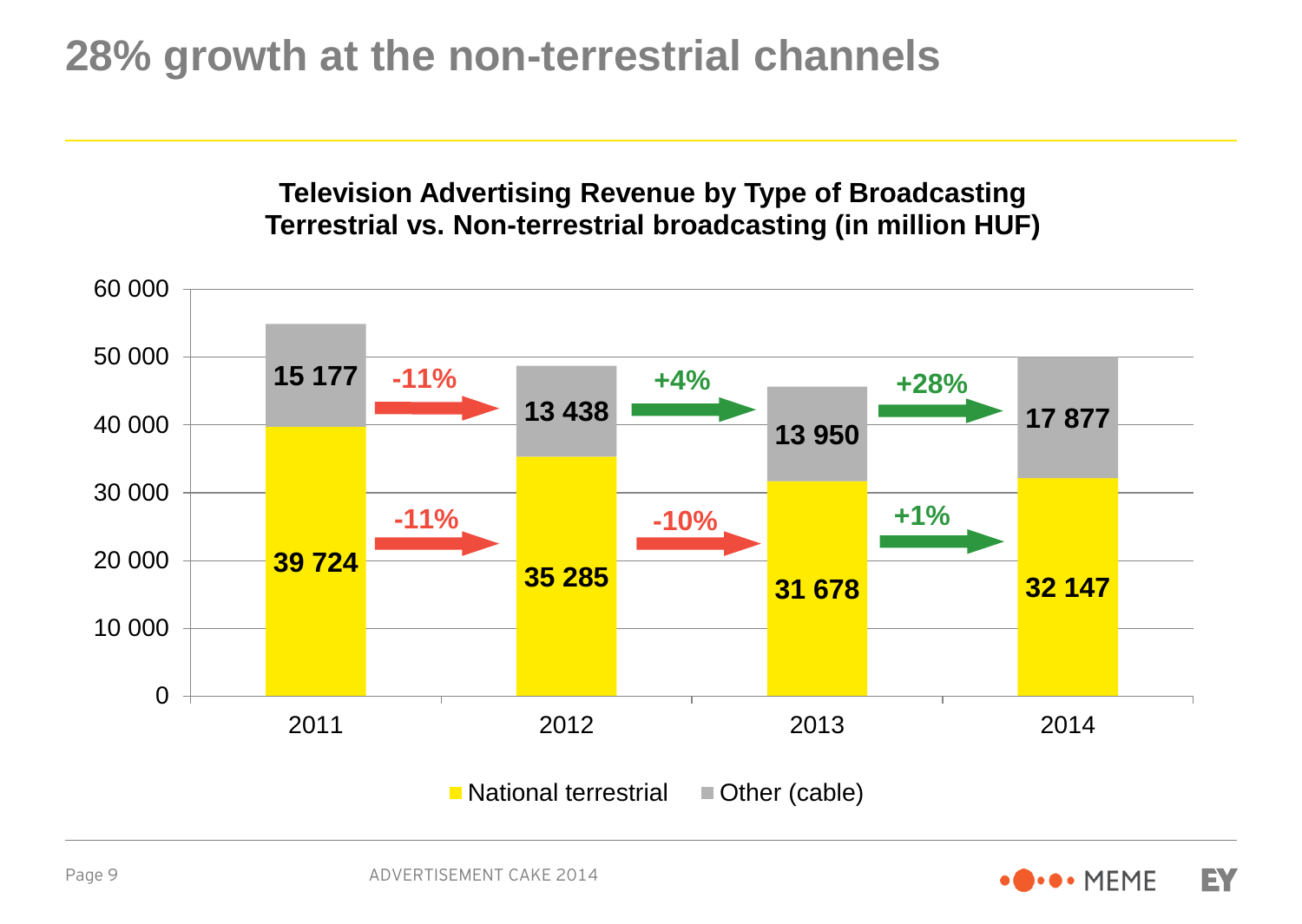### **Increased advertising revenue share of the nonterrestrial channels**



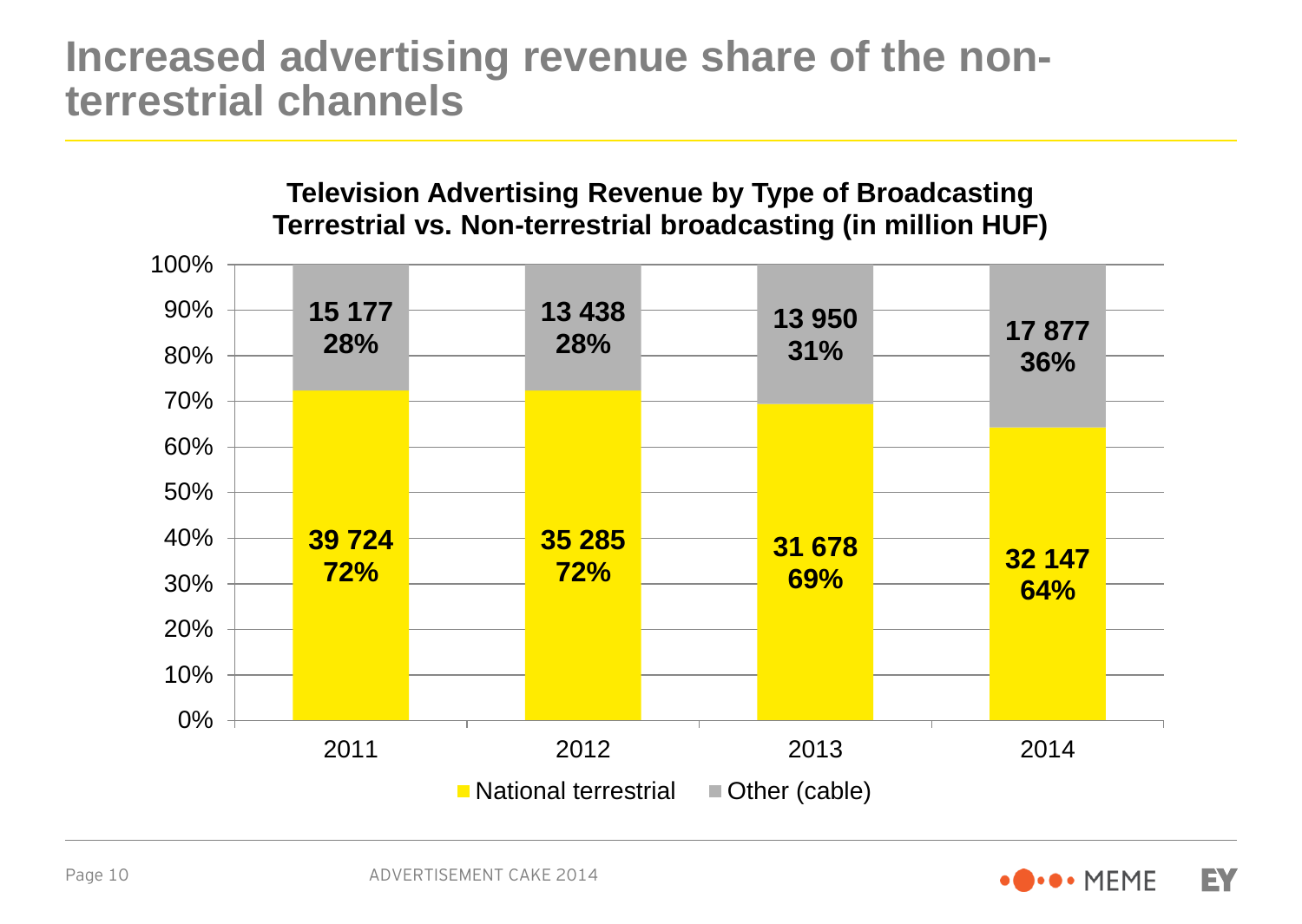### Non-spot advertising revenue increased by 29% compared to last year





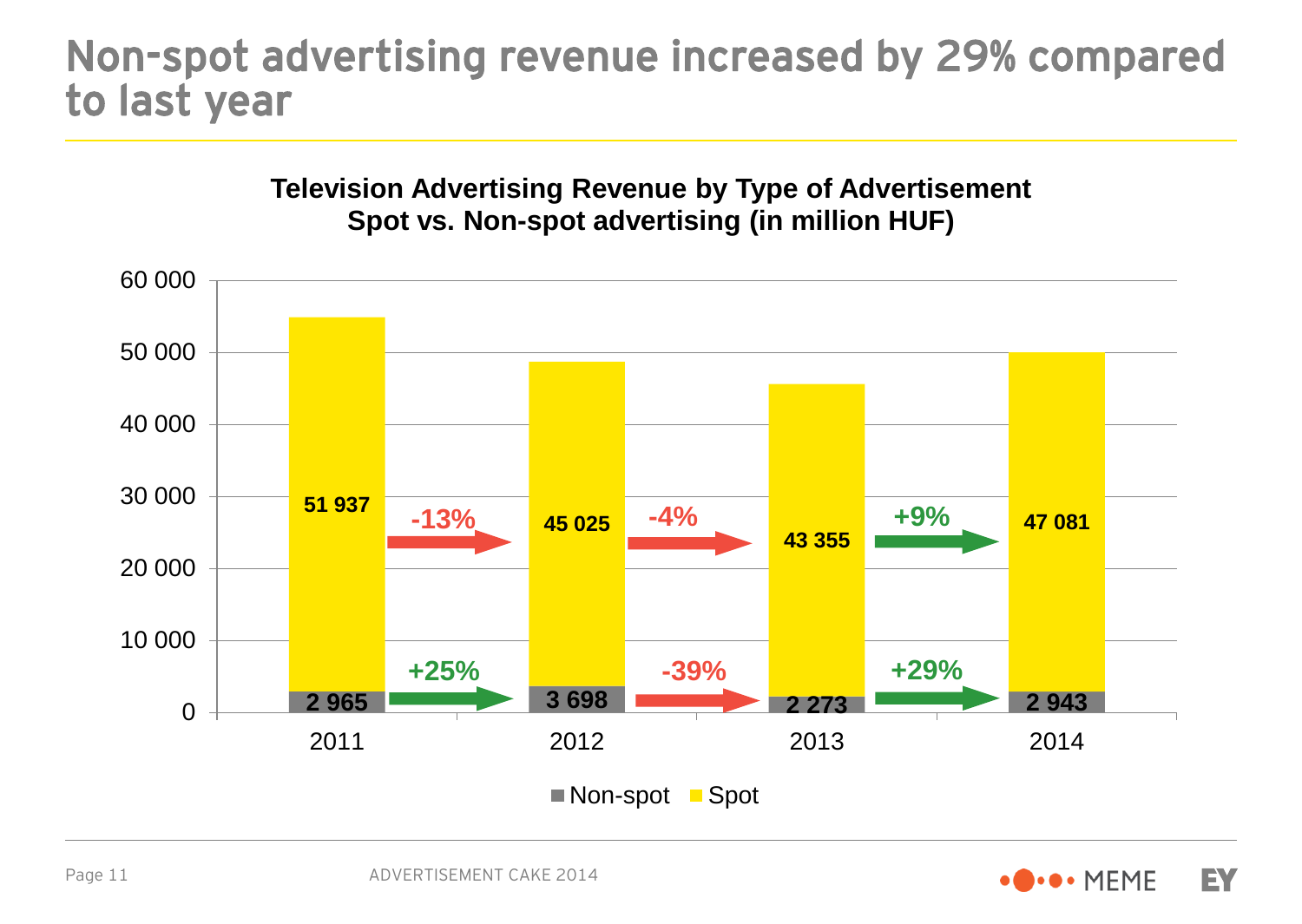### **Share of advertising revenue generated by spots decreased within the advertisment cake**



Page 12

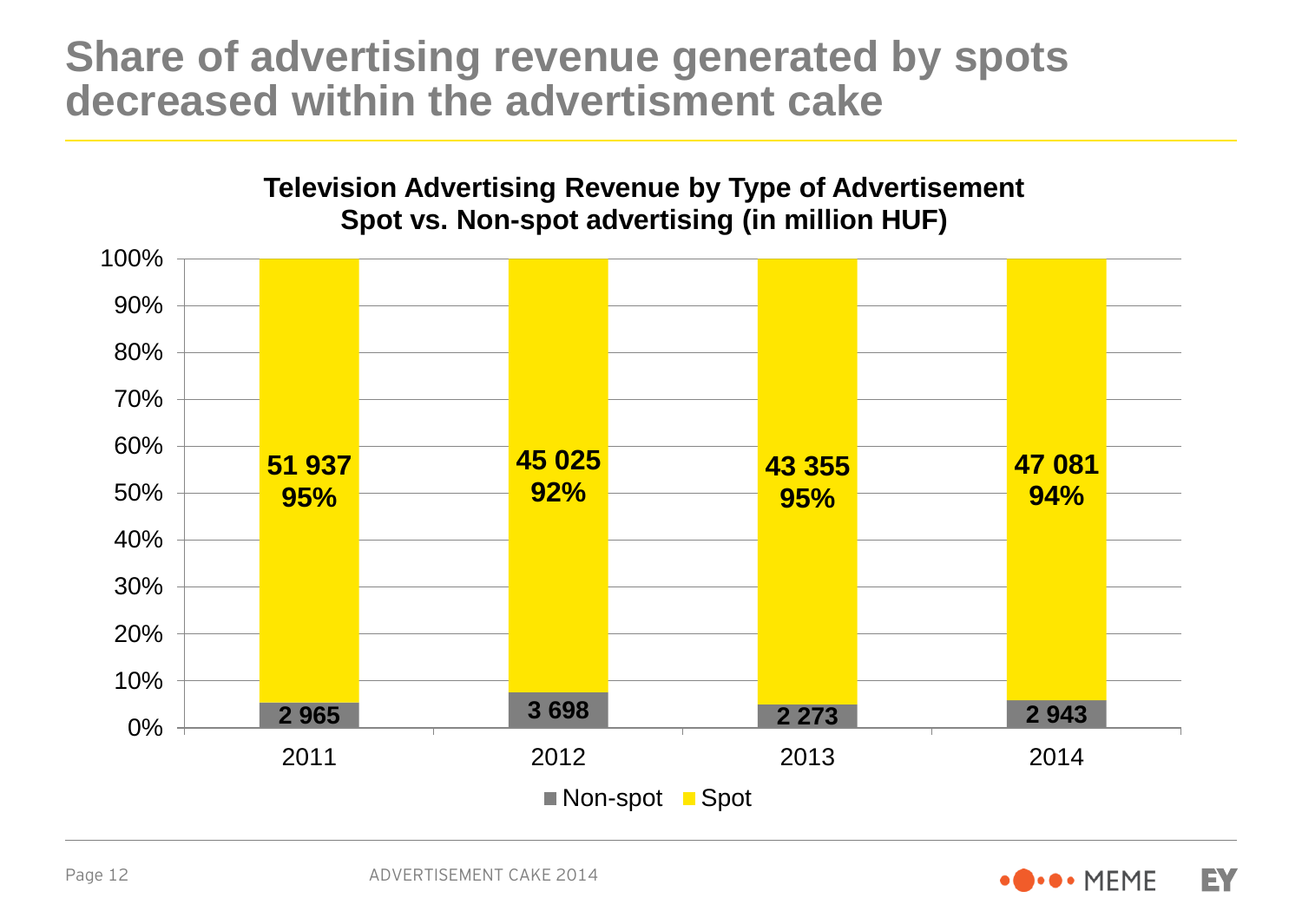### Summary

- ► In 2014 the television advertising revenue exceeded 50 billion HUF
- Advertising revenue increased by 4 396 million HUF in 2014, which is equivalent to 10% growth
- ► 64% of the advertising revenue is coming from the terrestrial channels and 36% from the non-terrestrial broadcasting televisions.
- Regarding the split of advertising revenue a shift can be observed between the terrestrial and cable televisions for the benefit of the other (cable) channels. These channels increased their advertising revenues by 28%.
- After the 39% decrease of non-spot advertising revenue in 2013, this year showed its growth by 29% compared to the previous year.



Page 13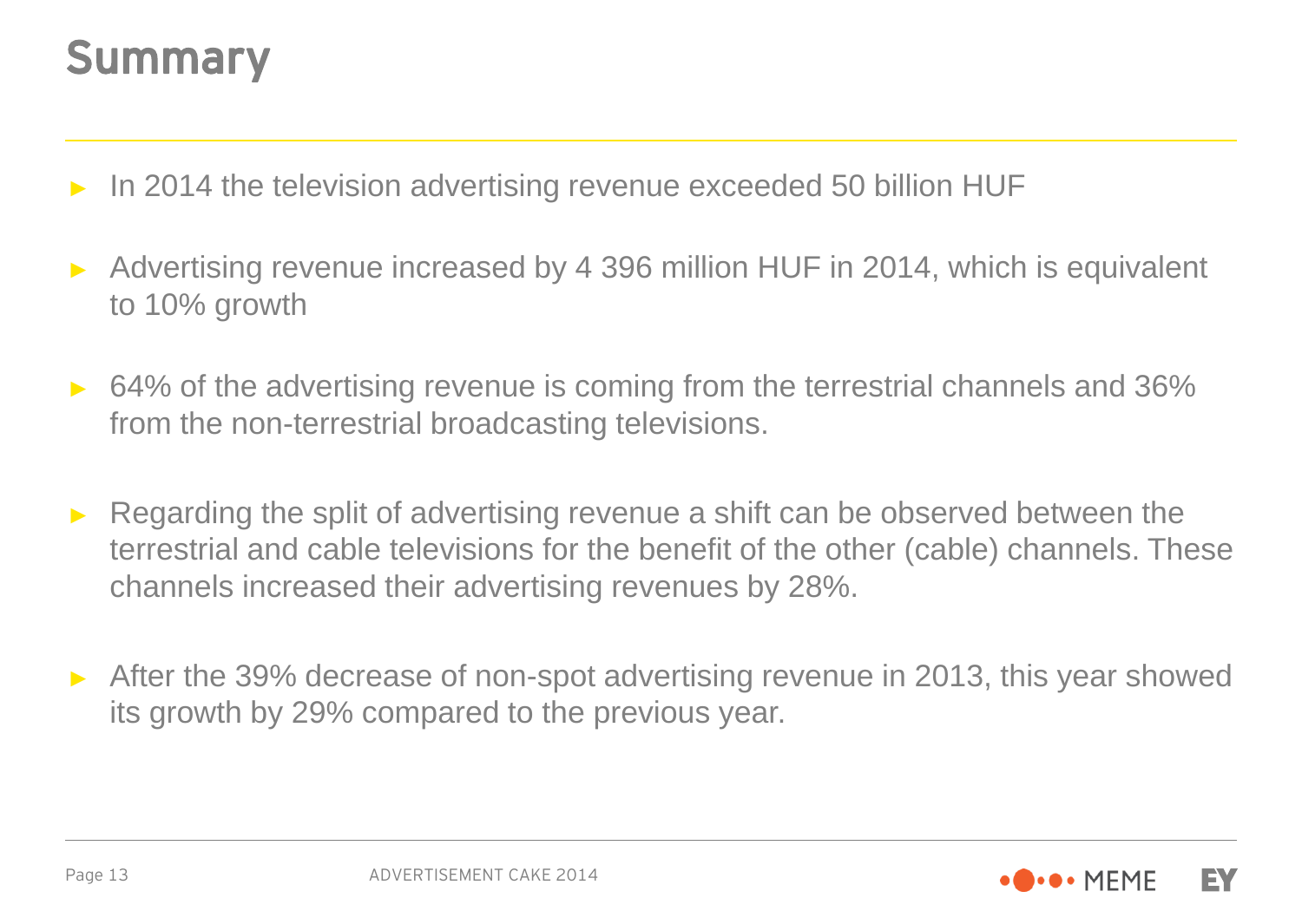# **Thank You!**